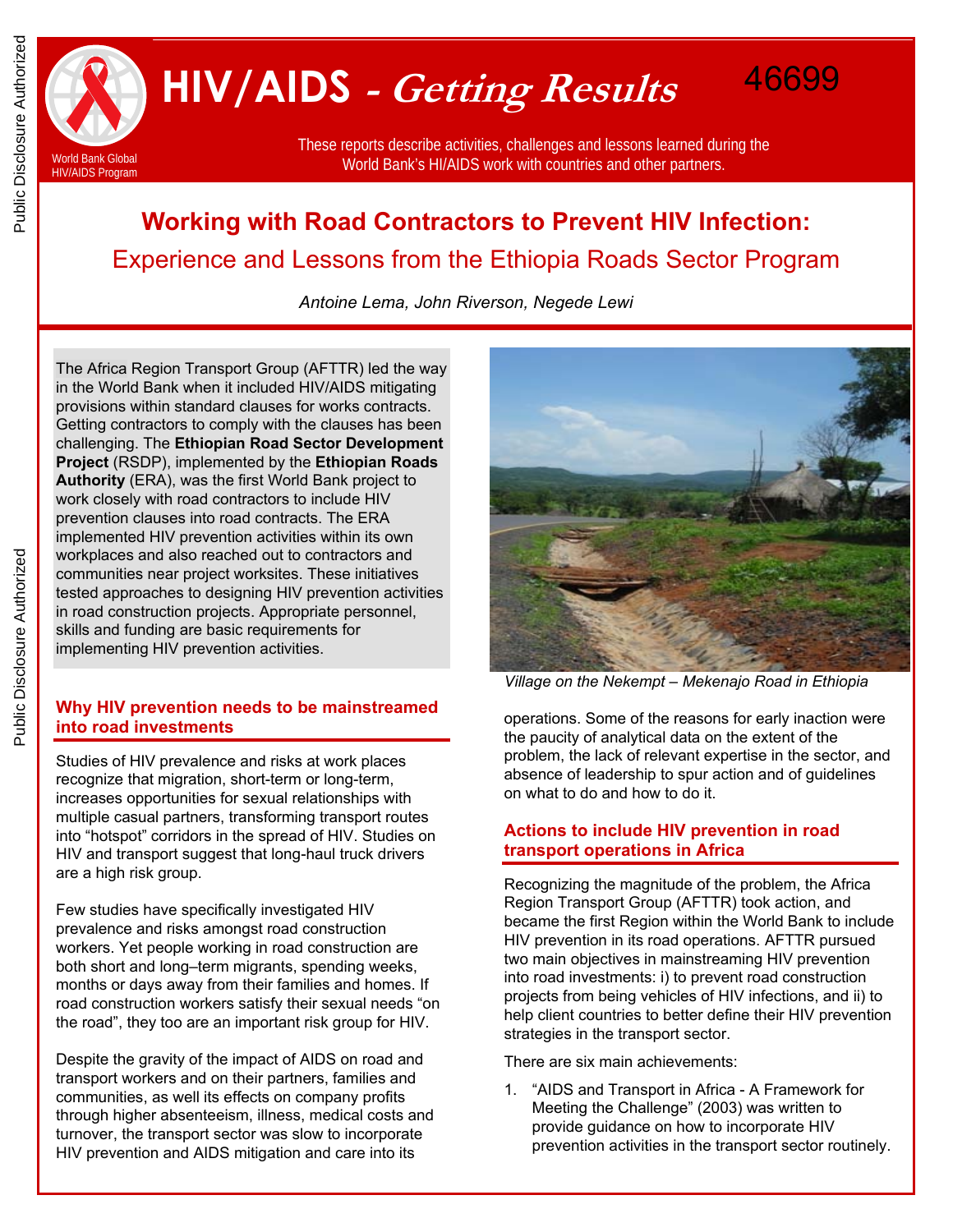- 2. Beginning with Ethiopia, existing road projects in 19 countries were retrofitted to incorporate HIV prevention activities. Work programs were prepared, and NGOs were recruited to implement the work programs.
- 3. Implementation of the first World Bank financed Regional HIV and AIDS project -- the Abidjan-Lagos Transport Corridor Project – has been completed.
- 4. Influenced by the experience in Ethiopia, an HIV prevention clause has been incorporated into the World Bank Standard Bidding Document, requiring all civil works contracts larger than ten million dollars to include HIV prevention activities for contract workers.
- 5. The World Bank Transport Unit in Africa has a fulltime HIV coordinator who helps to ensure greater application and effectiveness in implementing HIV/AIDS interventions in the transport sector.
- 6. A review of the lessons of experience in mainstreaming HIV into transport projects in Africa was published in June 30 2008.

# **Incorporating HIV Prevention in the Ethiopia Road Sector Development Program**

Starting in 2000, the Ethiopia Road Sector Development Program (RSDP) was the first Bank-funded roads program in the region to mainstream HIV prevention in its operations. The road has been bumpy, but many milestones have been reached, and much has been learned.

There was very little experience to draw on - in early 1990, some HIV/AIDS awareness activities had been implemented within the Feeder Roads Component of the Uganda Transport Project (financed by the World Bank with co-financing from the Nordic Development Fund). Ethiopia "broke new ground" by taking a systematic approach, and incorporating HIV in a new transport operation. Planning began in 1998, before the Bank's large AIDS funding mechanism in Africa -- the Multi-Country AIDS Program (MAP) -- was conceived; when MAP funding became available, it greatly facilitated the work.

## **A slow start**

It took three years to mainstream HIV prevention and control activities within the Ethiopian Roads Authority (ERA) and in the RSDP projects. There were three major obstacles to overcome: i) little initial client "buy in"; ii) the absence of supportive policy and strategy; and iii) a lack of institutional capacity.

*Client ownership:* Initially, ERA management efforts to tackle the issue within its institution were inadequate. Associated with the lack of ownership, was

stigmatization of the subject. "This is something private, we don't talk about in our culture in Ethiopia", the Bank project team was told. Just to utter the word "condom" crossed a cultural taboo. But repeated broaching of the subject broke the silence and engaged the ERA in discussion. The change in communication and outlook took about a year and half. Once ERA management ownership was secured, progress followed. The next important step was to get the 12,000 ERA staff to start changing attitudes towards the subject. Gradually, over the next few years, people became willing to talk about HIV/AIDS and socially sensitive matters like using condoms. Group discussions and meetings with managers increased their awareness of the issues, paving the way for workshops to discuss HIV/AIDS with employees and their families. Peer educators were trained in units across the ERA to continue the discussions beyond the workshops.

#### *No policy or strategy, and little institutional capacity:*

At the outset, there was of course no policy or strategy on HIV/AIDS within the Ethiopian road sector. When the Bank Team suggested that the ERA develop a policy document and a strategy on HIV prevention and control, the reply was: "We are engineers, what do you want us to do, you want us to distribute condoms?" It was a legitimate concern. The ERA did not have the capacity to address HIV/AIDS related issues within its existing institutional structure.

In response, the Bank project team proposed that the first thing to do was to include an HIV/AIDS clause into construction work contracts. Second, the Team assisted the ERA Environmental Monitoring and Safety Branch which normally addresses and monitors social issues and safeguards on road operations, to apply for funds from the Ethiopian Multisectoral HIV/AIDS project (one of the first projects approved under the Africa Multi-Country HIV/AIDS Program, or MAP). The MAP funds were able to be used to hire consultants with relevant expertise to coordinate and facilitate the HIV/AIDS activities.

Once these first steps and decisions were taken, the ERA prepared a concept note for an HIV prevention strategy. In the short term, they would do three things: include a clause requiring HIV prevention activities in road work contracts; start HIV prevention activities within the ERA; and develop a policy and a three-year strategy and work plan.

In November 2001, ERA received MAP funds of 461,875 Birr (US \$ 53,000) to develop and implement its HIV prevention strategy. The MAP funds were given a budget line within ERA's financial management system. A nurse and a sociologist were hired as consultants, and began working within the ERA in mid-2002.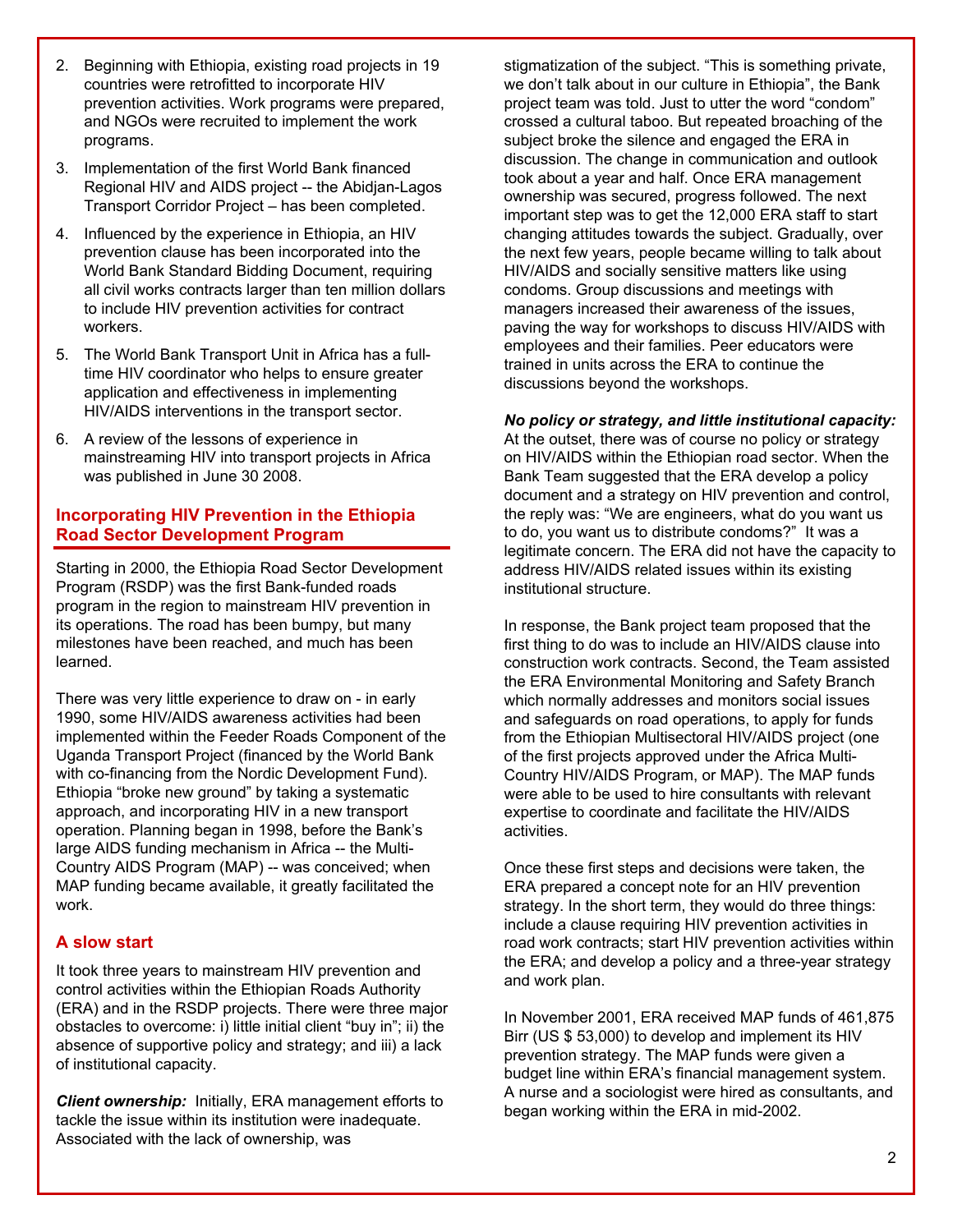## **Accomplishments**

The work accomplished by the HIV consultants and the Environmental Monitoring and Safety Branch with ERA staff, in the first three-and-a half years (July 2002 to December 2005, is summarized in the table below.

#### **Summary of HIV/AIDS Prevention Activities Conducted July 2002- December 2005**

| Activities                                          | No.            | <b>Participants/beneficiaries</b> |        |              |
|-----------------------------------------------------|----------------|-----------------------------------|--------|--------------|
| Strengthen Institutional<br>Capacity                |                | Female                            | Male   | Total        |
| Recruit 2 HIV/AIDS<br>prevention consultants        | $\mathfrak{p}$ | 1                                 | 1      | $\mathbf{2}$ |
| Train peer educators                                |                | 75                                | 261    | 336          |
| Set up 18 anti-AIDS<br>Committees, train<br>members | 18             |                                   |        | 95           |
| VCT - Training course                               | 1              | 12                                | 3      | 15           |
| <b>Analytical/policy Work</b>                       |                |                                   |        |              |
| Workplace policy                                    | 1              |                                   |        |              |
| <b>Baseline Study</b>                               | 1              |                                   |        |              |
| 3-Year Strategic Plan                               | 2              |                                   |        |              |
| <b>IEC Sessions</b>                                 |                |                                   |        |              |
| Advocacy- managers                                  | 12             | 50                                | 100    | 150          |
| Awareness raising - staff                           | 37             | 1,500                             | 10,500 | 12,000       |
| <b>Condom distribution</b>                          |                |                                   |        | 265,000      |

Awareness raising activities started with 150 managers across the institution, discussing the impact of HIV and AIDS and how preventive activities could be incorporated into the work of the ERA. Next, discussions began with staff. Over the next three years, about 12,000 workers participated in 37 workshops to discuss how HIV is transmitted, and how to prevent infection. About 15,000 leaflets, 5,000 posters and 500 T-shirts were distributed.

Stickers used to hold the annual vehicle inspection license were provided for all ERA vehicles, a constant reminder to drivers to "stop stigma and discrimination" and "protect women and girls against HIV/AIDS". In headquarters, staff began to wear their ID cards hanging from cords printed with the HIV/AIDS ribbon and an antistigma and discrimination message.

Eighteen Anti-AIDS Committees with a total of 95 members were set up in units across the ERA. Working with the Committees, 336 peer educators were trained. Over time, people became more interested in serving as committee members and peer educators, and discussions about HIV and AIDS became commonplace. Nor is HIV discussed only in special meetings. At various progress meetings and annual meetings, ERA has developed a tradition of discussing HIV prevention

activities as the first item on the meeting agenda. This is in stark contrast to the situation in 2000, when the Bank team were told that it was "just not in the culture" to talk about such private matters.

In July 2004, the ERA HIV/AIDS policy and strategy documents were completed and published in English. An Amharic (Ethiopian National language) version had been completed and published. The strategy included a threeyear work plan (2004-2006).

# **Care, treatment and involvement of people living with HIV**

As commitment to HIV prevention grew among the ERA management and staff, so did sensitivity to the need to provide treatment and counseling, and to support people living with HIV. The ERA has offered jobs to older (working age) orphans to enable them to assist their young sisters and brothers. Managers have assigned people with AIDS to light duties, and transferred them to work in the area nearest to their families.

People living with HIV are actively involved in the prevention program, teaching other staff about HIV prevention. Some sero-positive ERA workers have spoken out in a very visible and public way, the first notable occasion being at a big meeting to mark World AIDS Day in 2004. ERA workers decided at this meeting to contribute one percent of their monthly salary for a year, to be used to buy antiretroviral drugs for ERA workers with AIDS. This was to be start-up or "seed funding" which would need to be complemented by other sources. Treatment began – although for only five people – at the end of 2005. The numbers were expanded as more funding became available through broader treatment programs.

One area where achievements lagged far behind plans in the first years was in voluntary counseling and testing (VCT). In a 2003 baseline survey of 861 ERA and contractor workers and members of communities near road work projects, only 30.5% of workers and 7.5% of local community respondents said they had access to a VCT service. In 2004, the ERA trained 15 people to provide counseling and testing, and bought the reagents and other materials needed to perform tests. However, it took more than a year before permission was received from the Health Bureau to start the service.

## **Working with Road Contractors on HIV Prevention**

In addition to the work with its own staff, the ERA HIV/AIDS prevention strategy also focused on road construction companies contracted under the Road Sector Development Program, and local communities at construction project camp sites. An initial study on sexual behavior and HIV awareness among 1,050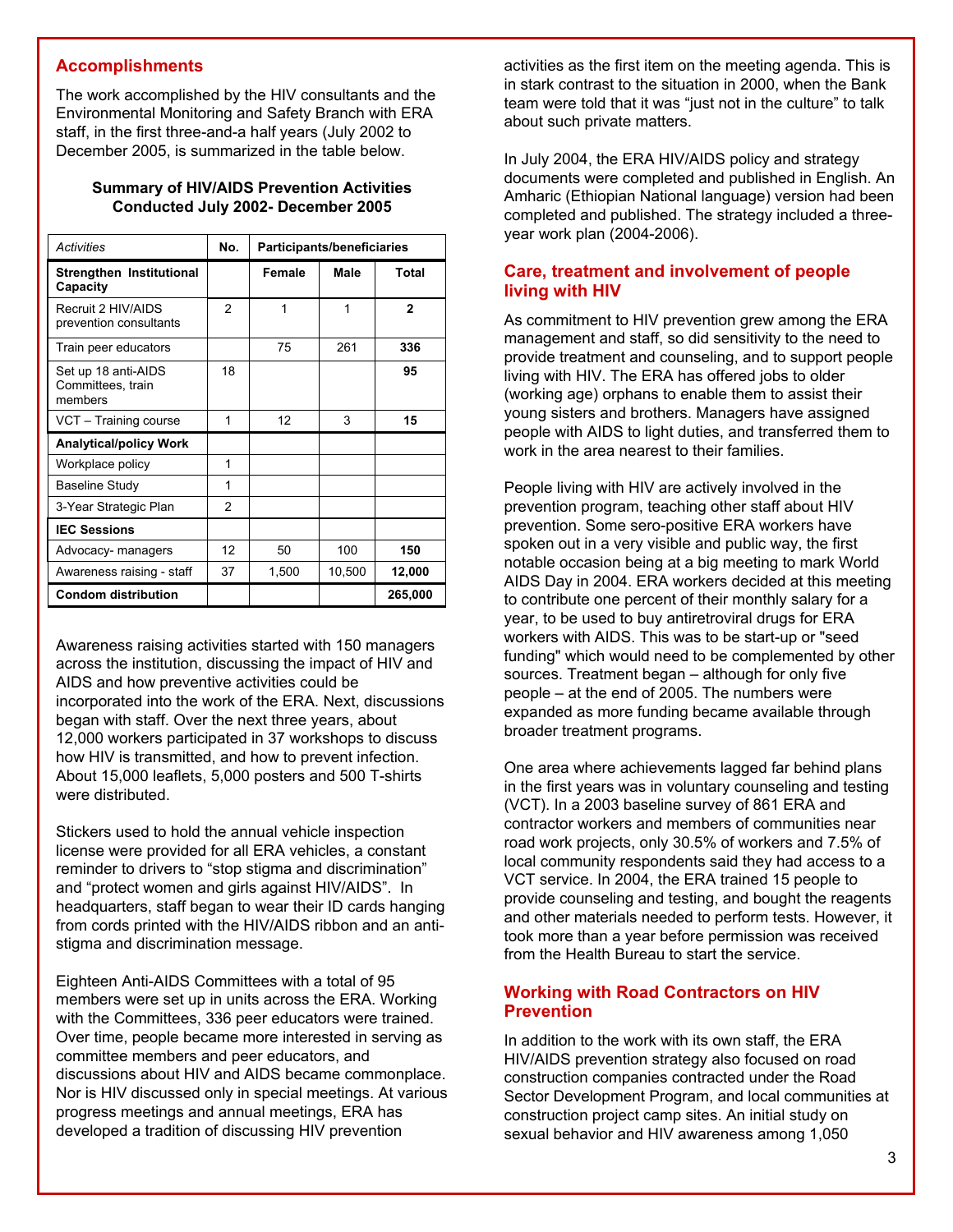workers in 12 road projects being constructed by 8 international contractors and 4 of ERA's "own force" staff was carried out in 2001. Over 700 of the workers surveyed were aged 18-30, more than half were single and most of the others were working far from their spouse. Awareness of HIV was very limited, and very few reported taking measures to prevent HIV infection. The survey underscored the clear need to work with road contractors to reach their staff.

In late 2003, another survey of knowledge, attitudes and behaviors was carried out among 487 workers (ERA "Own Force" and contractors) and 380 community members living in the road corridor areas, supplemented by 25 focus group discussions and in-depth interviews with 33 key informants. All the workers and most community members had heard about HIV and AIDS, and over 80% gave correct answers to questions about how HIV is transmitted and how to prevent infection. However, about 70% of respondents perceived their own risk of infection as low, but the qualitative data indicated that sexual intercourse with non-regular partners was widespread, and condom use low: only 33% of the workers and 12% of the local community reported ever having used a condom. While the surveys in 2001 and 2003 are not fully comparable, they suggest that there has been progress in increasing knowledge and in changing attitudes, but that much more remained to be done to change behaviors.

![](_page_3_Picture_2.jpeg)

*HIV Drama during Awareness Workshop, Alamata - Betemariam Road Project, Ethiopia* 

*Contract clauses on HIV are not enough.* The approach taken with contractors was to include a clause in the works contract, requiring certain actions to be taken on HIV. It was relatively easy to include the clause in the contract, but much more difficult to enforce it. Supervising engineers and contractors either ignored the clauses, or gave them low priority. After all, they were

primarily hired to build roads and not to distribute condoms or to organize education, information, and communication (IEC) sessions on HIV prevention.

#### *Contract clauses need corresponding budgets:*

Although clauses were included in works contracts, HIV prevention activities were not incorporated in the bills of quantity – the budgets – of the first generation of RDSP contracts. This gave a signal of low priority. Also, from the contractors' perspective, this was a disincentive, because it was as if they had to pay for the activities themselves, unlike the civil works which they were being paid to do. This lesson was quickly learned and easily corrected in the next set of contracts, which required contractors to include a lump sum for HIV prevention activities.

#### *Ignorance about HIV/AIDS, and language barriers*

In addition, many contractors were from China and South Korea and few had heard anything much about HIV and AIDS or its impact in Africa. Their staff did not speak English or local Ethiopian languages and they had very few interpreters – typically one or two for 30–100 expatriate staff. And the contractors who had heard about HIV and AIDS didn't know what to do about it. Nor did they know how to report on the preventive activities they were supposed to undertake in their monthly progress reports.

#### *Specific Oversight of Contractors' HIV prevention plans and activities*

In addition to Engineers and other technical staff, the Bank supervision teams included a sociologist, with specific responsibility for reviewing the contractors' HIV prevention activities. The sociologist's Terms of Reference included the following tasks: "Review the Contractor's proposed work programs and associated work method statements, resource analysis and requirements, and approve or reject the proposals. Identify any changes or additional resources required. Make sure that the program submitted for the execution of the Works shall, in addition to the program for pure construction activities, include an alleviation program for Site staff. In consultation with ERA's responsible environmental office, advise the contractors of new developments and additional needs in respect of STDs and HIV-AIDS as and when they occur."

#### *Clarifying what to do and reporting*

During supervision mission discussions, the ERA and Bank team raised consultants' and contractors' HIV/AIDS awareness, and reminded them of their contractual obligation to carry out and report on activities. The ERA HIV prevention team also began providing technical assistance to the consultant engineers and contractors, and worked with local health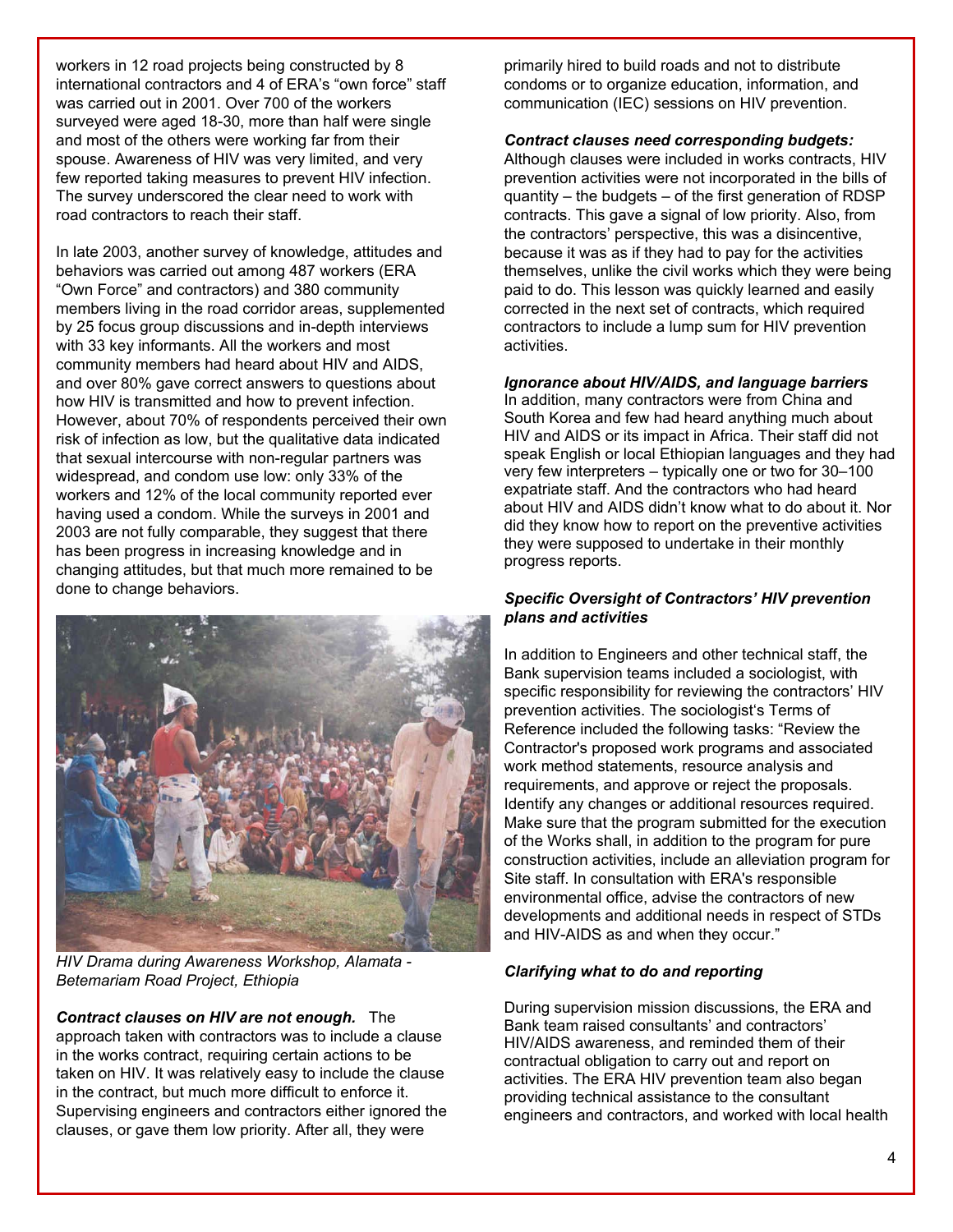centers to carry out awareness raising activities at project sites.

Two main areas of HIV prevention activities were carried out: IEC and distribution of condoms. The ERA and Bank team developed a simple form for contractors to use to report on their HIV prevention activities, as part of their regular contract monthly progress reports (see below). However, some contractors repeated, in each monthly progress report, the same number of condoms distributed each month. The supervision missions repeatedly had to remind them of their contractual obligations to adequately carry out and report on their activities.

Although it is impossible to know how reliable the numbers are, the contractors reported that a total of nearly 2 million condoms were distributed to projects collectively employing about 27,000 people. Nearly 41,000 brochures/posters were distributed in 527 sessions in World Bank financed road projects, during the years 2001 to 2005. Female condoms were demonstrated in some work areas. Some contractors recruited health personnel to work full time on HIV prevention and control activities.

| <b>Contractor's Monthly Report on HIV Prevention Activities</b> |                                               |                   |    |                                      |                |                              |                         |                                      |
|-----------------------------------------------------------------|-----------------------------------------------|-------------------|----|--------------------------------------|----------------|------------------------------|-------------------------|--------------------------------------|
|                                                                 | Month / Year: ______________<br>Project: ____ |                   |    |                                      |                |                              |                         |                                      |
|                                                                 | <b>Working</b><br><b>Section</b>              | <b>Population</b> |    |                                      |                | (Total) Distribution of      | Total No. of            | <b>Total No. of</b>                  |
| <b>No</b>                                                       |                                               | м                 | F. | T                                    | <b>Condoms</b> | <b>Brochures</b><br>/Posters | information<br>sessions | people at<br>information<br>sessions |
| $\mathbf{1}$                                                    | <b>Base Camp</b><br>Office                    |                   |    |                                      |                |                              |                         |                                      |
| $\overline{2}$                                                  | Base-Camp                                     |                   |    |                                      |                |                              |                         |                                      |
| 3                                                               | Laboratory                                    |                   |    |                                      |                |                              |                         |                                      |
| 4                                                               | Site 1a                                       |                   |    |                                      |                |                              |                         |                                      |
| $\overline{5}$                                                  | Site -1                                       |                   |    |                                      |                |                              |                         |                                      |
| $\overline{6}$                                                  | Site -2                                       |                   |    |                                      |                |                              |                         |                                      |
| $\overline{7}$                                                  | Site-3                                        |                   |    |                                      |                |                              |                         |                                      |
| 8                                                               | A/Plant                                       |                   |    |                                      |                |                              |                         |                                      |
| 9                                                               | Paving                                        |                   |    |                                      |                |                              |                         |                                      |
| 10                                                              | Culvert -1                                    |                   |    |                                      |                |                              |                         |                                      |
| 11                                                              | Culvert -2                                    |                   |    |                                      |                |                              |                         |                                      |
| 12                                                              | Work Shop                                     |                   |    |                                      |                |                              |                         |                                      |
| 13                                                              | $\overline{C}$ /Plant                         |                   |    |                                      |                |                              |                         |                                      |
| 14                                                              | Sub-Contractor                                |                   |    |                                      |                |                              |                         |                                      |
| 15                                                              | <b>Engineer Camp</b>                          |                   |    |                                      |                |                              |                         |                                      |
|                                                                 | Total this month                              |                   |    |                                      |                |                              |                         |                                      |
|                                                                 | Total to date                                 |                   |    |                                      |                |                              |                         |                                      |
| <b>Condom Distribution Points</b>                               |                                               |                   |    |                                      |                |                              |                         |                                      |
|                                                                 | Location                                      |                   |    | <b>Distribution</b><br><b>Points</b> |                | Location                     |                         | <b>Distribution</b><br><b>Points</b> |

| Location                    | <b>Distribution</b><br><b>Points</b> | Location                   | <b>Distribution</b><br><b>Points</b> |
|-----------------------------|--------------------------------------|----------------------------|--------------------------------------|
| <b>Base Camp Toilet</b>     |                                      | <b>Workshop Clinic</b>     |                                      |
| <b>Base Camp Clinic</b>     |                                      | <b>Workshop Restaurant</b> |                                      |
| <b>Base Camp Restaurant</b> |                                      | Foremen                    |                                      |
| Engineer's Office           |                                      |                            |                                      |

# **Working with local health care facilities in roadside communities**

A recurrent question encountered during the supervision missions was: "What other HIV prevention activities, beside IEC and condom distribution, could the contractors offer their workers?" The question was addressed in part by getting the ERA's HIV prevention

team to establish strategic partnerships between contractors and their host communities' health clinics. IEC and condoms were made available to both contractors' workers and to the host communities. Likewise, the VCT services of the host community clinics were made available to contractors and their workers. This increased workers' exposure to HIV prevention after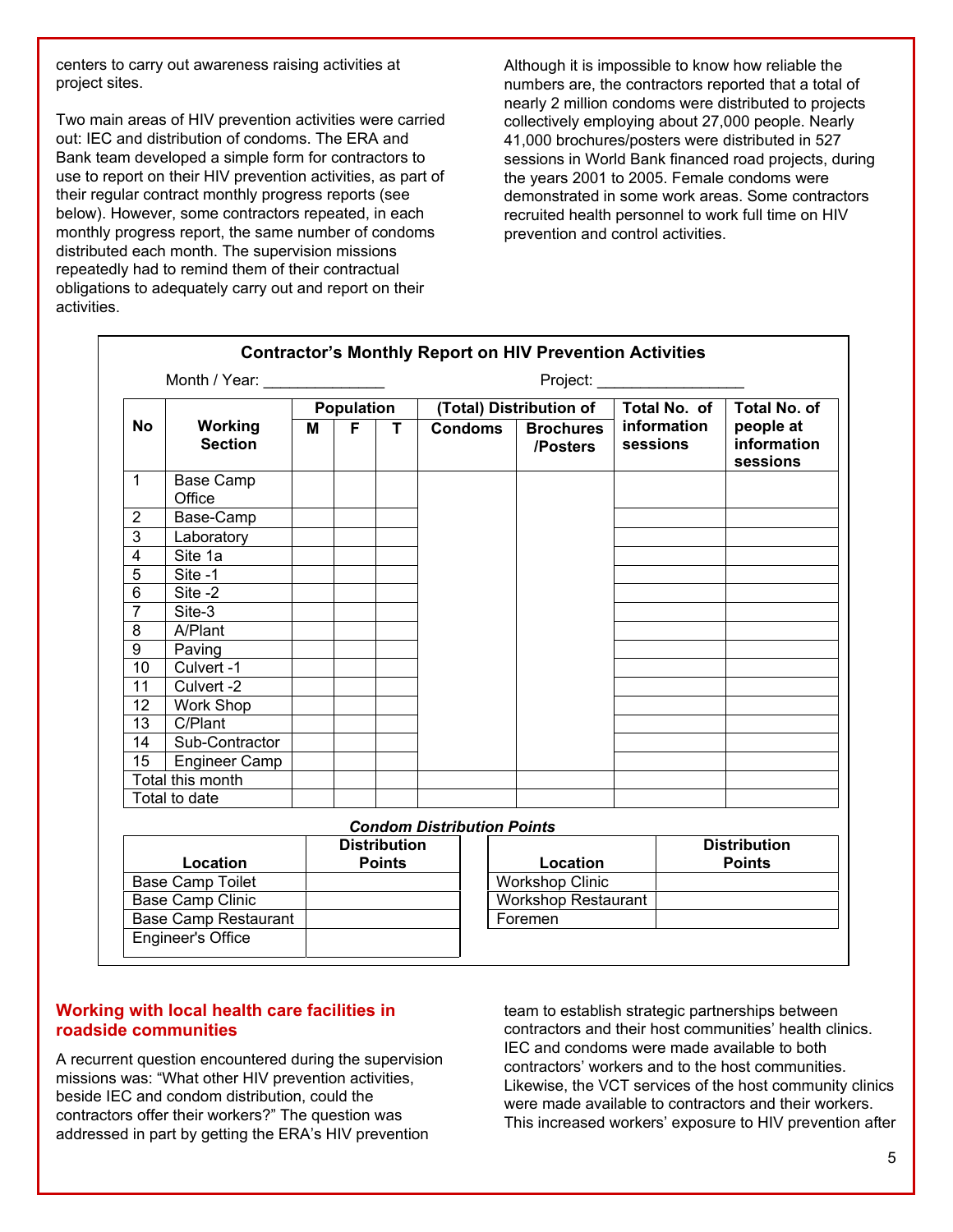working hours, in their homes, and also gave them access to counseling outside their workplace. However, the question of how to provide effective HIV prevention services to a mobile work force of road builders remains to be fully addressed, and becomes even more critical in the context of providing access to anti-retroviral treatment.

# **Main Outcomes**

The HIV prevention strategy of the Ethiopia RSDP is considered a model of "best practice", both by the Bank's Ethiopia MAP Team and by the Ethiopian HIV/AIDS Prevention Control Office (HAPCO). Six achievements stand out especially.

- **High Level of Awareness**: The 2003 study commissioned by the ERA to assess sexual behavior and HIV and AIDS awareness within the organization concluded that awareness was high: 85% of road construction workers and 90% of ERA staff knew about HIV and AIDS and how HIV is transmitted.
- **Change of Attitudes**: Both the ERA staff and the contractors' changed their attitudes towards HIV prevention in contract clauses. The sensitization and increased awareness within the ERA decreased stigma and silence. When the HIV prevention consultants began working at the ERA, few staff would talk to them. Some thought they had been hired because they were HIV-positive; others thought that being seen with them would make colleagues think that they were HIV-positive. These fears no longer exist.
- **HIV status being acknowledged: Some ERA staff** have come forward and spoken openly about being HIV-positive.
- **E** Condoms are widely available: Condoms are now found in every toilet at consultants' and contractors' camps and even in the offices. They are also found in male and female toilets at ERA headquarters and ERA district offices. The replenishment rate of condoms accelerated over time, suggesting increasing use.
- **Improved Contract Documents**: HIV prevention clauses in works contract documents were strengthened by requiring that their costs be included in the contract, by adding a lump sum in the bills of quantities (budget). A reporting form helps guide contractors' performance and provides adequate information on the activities to be monitored.
- **Information has been shared with other countries**: The Ethiopian policy and the strategy documents were used as primary work materials in a World Bank sub-regional workshop on

mainstreaming HIV prevention in the transport sector. The workshop was held in Addis Ababa, in July, 2004 in partnership with the ERA. In addition to Ethiopia, five eastern and southern African countries attended: Lesotho, Kenya, Malawi, Uganda and Zambia. The objective of the workshop was to help participating countries to start preparing transport HIV prevention polices and strategies. At the end of the workshop, each participating country had drafted an HIV/AIDS policy and strategy, which they took home to finalize. The drafts were the basis for retrofitting their transport projects to incorporate HIV prevention.

## **Lessons Learned**

## **Institutional level of the transport authority**

- MAP funds were critical for taking the ERA HIV prevention activities forward. Initially, the institution did not have capacity, expertise or funding for HIV prevention activities, and the MAP funds made it possible to hire experts and begin developing capacity.
- Management and workers within the institution need to be persuaded of the importance of HIV awareness and prevention; this ownership is necessary for successful and sustained efforts.
- Change takes time and requires repeated and persistent efforts not only to sensitize people and provide access to condoms, but ultimately to establish a larger vision that includes both prevention and treatment. Transport Ministries need not do this alone; they can make strategic alliances with NGOs, local health clinics, VCT centers, etc., in order to achieve their goals.

![](_page_5_Picture_15.jpeg)

*Peer educators in training, engaged in group work*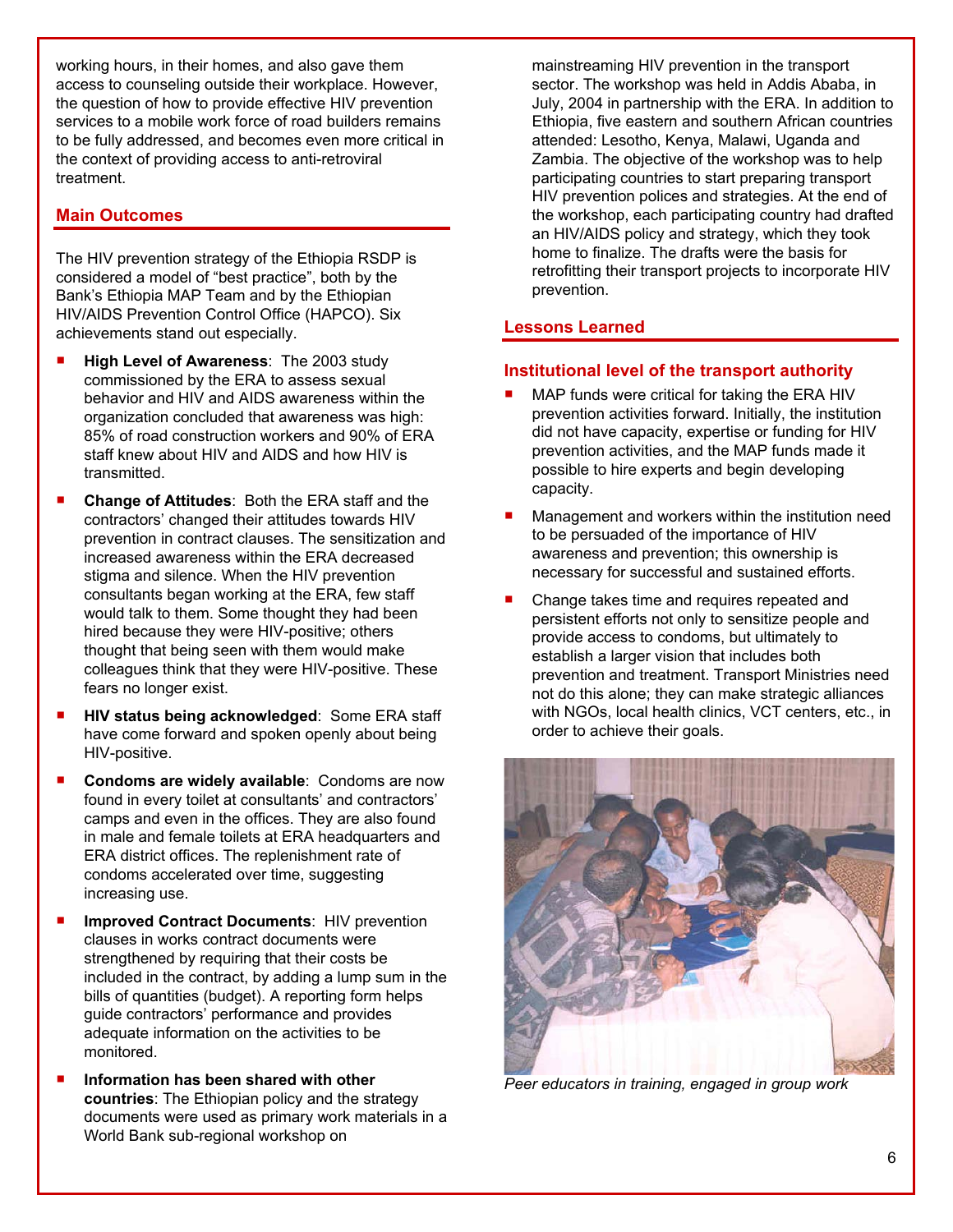## **Shared responsibility for HIV prevention**

- The HIV/AIDS pandemic is global, but solutions have to be local. The HIV/AIDS pandemic is global, but solutions have to be local. It is at the local and individual level that behavior change and treatment take place. Therefore, there is a clear role for the management of national roads authorities and contractors, and World Bank project teams to address HIV and AIDS in their work.
- Committed World Bank team leaders engaged in continuous dialogue with clients and strategic partners make a difference.

## **Operational level**

- Condom distribution needs to be complemented by information and education. A survey carried out in the RSDP for Ethiopia suggested that condoms distributed to workers were used in interactions with professional sex workers but not with regular partners. This prompted some stakeholders to object to the distribution of condoms, as they were (mis)perceived as encouraging promiscuity. Careful communication is needed, and also to get across the message that there may be risk of infection even with regular sexual partners if one or both people have other sexual partners.
- **Questions remain concerning HIV/AIDS prevention** activities in road construction projects: What is the best HIV/AIDS prevention approach when dealing with a mobile population of road workers? What kind of HIV prevention activities should be provided besides condoms and IEC? Is it feasible to include access to treatment?
- Including HIV prevention clauses in works contracts does not ensure the implementation of activities. There is a need for more guidance on implementation, supervision and monthly reporting mechanisms as well. A Social Scientist has been included in the Supervising Engineers' team to follow up implementation of HIV prevention as well as other social safeguards and mitigation measures.
- $\blacksquare$  HIV prevention is part of the social mitigation measures of any project. Those measures need to be included in the bills of quantity and in the specifications in order to be given proper funding and attention by consultants and contractors.
- Contractors and the Supervising Consulting Engineers often interact with community representatives in the construction area, and respond to local community needs. Many companies are trying to do more to fulfill corporate social responsibilities and address HIV prevention and other important issues. Working with local NGOs, health and social workers can greatly facilitate this.

#### **Still room to improve**

On September 23- 26, 2008, the ERA held its annual Road Sector Development workshop Two of the four days were dedicated to issues around safeguards. The effectiveness of compliance with environmental and social safeguards clauses, including HIV, and the difficulties of ensuring consistent supportive supervision were discussed. The latest ERA assessment of progress concluded that there is still room for improvement. Consequently, a committee has been set up to look into the issue, and develop specific recommendations. Two initial proposals were put on the table: impose monetary penalties for noncompliance, and/or make compliance a condition of project completion hand-over.

![](_page_6_Picture_11.jpeg)

*Condom Demonstration at Jijiga - Degehabur Road Project, Ethiopia* 

#### *About the authors:*

Antoine Lema (Alem[a@worldbank.org](mailto:ytayler@worldbank.org)) is a Social Scientist, John Riverson Jriverson[@worldbank.org\)](mailto:@worldbank.org) is a Retired Lead Highway Engineer, and now Senior Consultant, and Negede Lewi (Nlewi[@worldbank.org\)](mailto:ytayler@worldbank.org) is a Senior Highway Engineer in the World Bank.

Photographs were taken by Antoine Lema

#### *For further information, or feed-back, please contact:*

The authors for information on the Ethiopia project.

Jocelyne do Sacramento, Transport and HIV/AIDS Specialist, Africa Transport Unit, World Bank (for more on the Africa Transport Mainstreaming Work), Jsosacramento@worldbank.org

Joy de Beyer, Global HIV/AIDS Program (for feedback on the series), [jdebeyer@worldbank.org](mailto:jdebeyer@worldbank.org)

*October 2008*